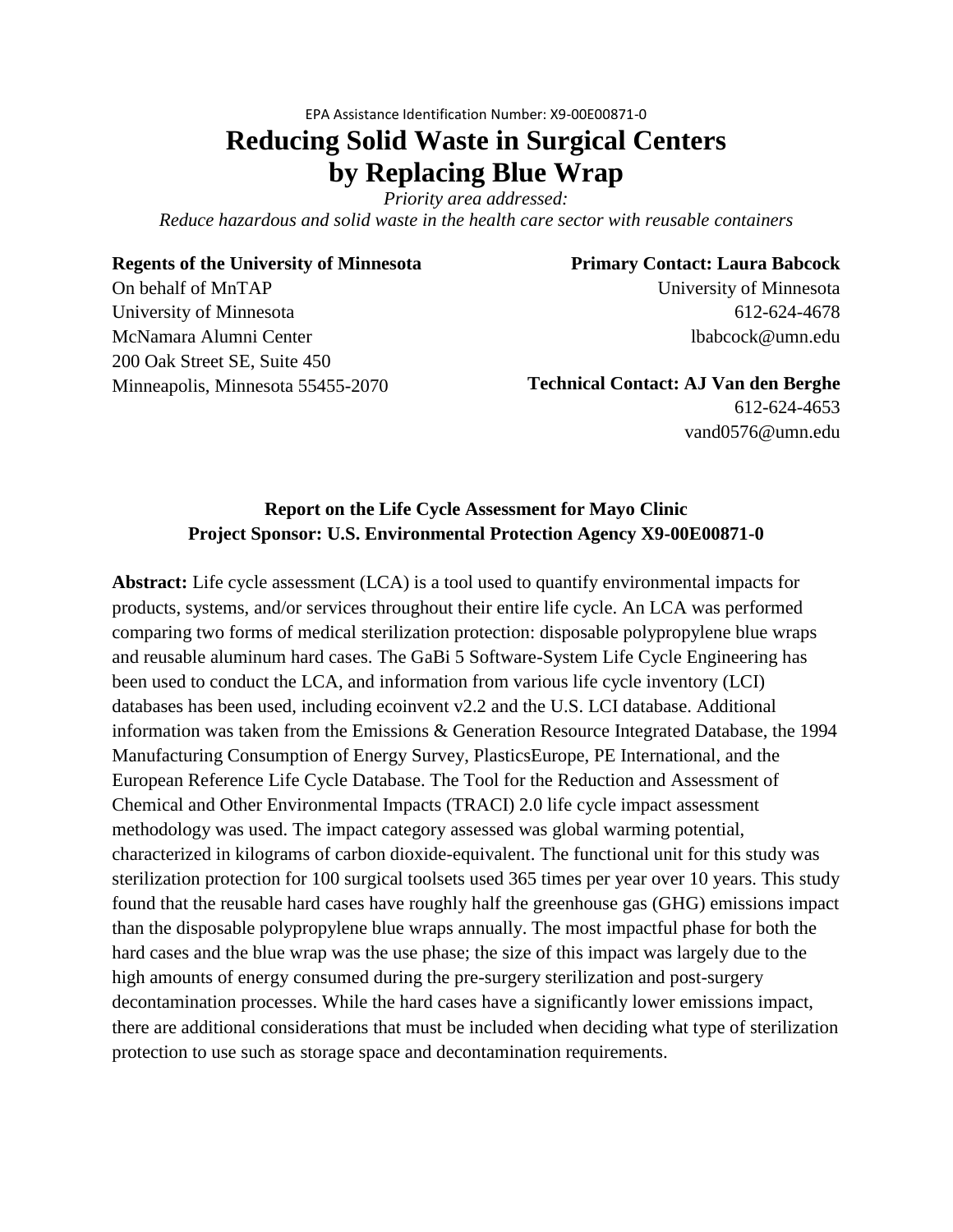## **Life Cycle Assessment of Medical Sterilization Protection: Disposable Polypropylene Blue Wrap vs. Reusable Aluminum Hard Cases**

### Keir Stiegler, M.S.

Bioproducts and Biosystems Engineering Department, University of Minnesota, Minneapolis, MN

## Jason Hill, Ph. D.

Bioproducts and Biosystems Engineering Department, University of Minnesota, Minneapolis, MN

## AJ Van den Berghe, Engineer

Minnesota Technical Assistance Program, University of Minnesota, Minneapolis, MN

## Laura Babcock, Ph. D.

Minnesota Technical Assistance Program, University of Minnesota, Minneapolis, MN

## **Abstract**

Life cycle assessment (LCA) is a tool used to quantify environmental impacts for products, systems, and/or services throughout their entire life cycle. An LCA was performed comparing two forms of medical sterilization protection: disposable polypropylene blue wraps and reusable aluminum hard cases. The GaBi 5 Software-System Life Cycle Engineering has been used to conduct the LCA, and information from various life cycle inventory (LCI) databases has been used, including ecoinvent v2.2 and the U.S. LCI database. Additional information was taken from the Emissions & Generation Resource Integrated Database, the 1994 Manufacturing Consumption of Energy Survey, PlasticsEurope, PE International, and the European Reference Life Cycle Database. The Tool for the Reduction and Assessment of Chemical and Other Environmental Impacts (TRACI) 2.0 life cycle impact assessment methodology was used. The impact category assessed was global warming potential, characterized in kilograms of carbon dioxide-equivalent. The functional unit for this study was sterilization protection for 100 surgical toolsets used 365 times per year over 10 years. This study found that the reusable hard cases have roughly half the greenhouse gas (GHG) emissions impact than the disposable polypropylene blue wraps annually. The most impactful phase for both the hard cases and the blue wrap was the use phase; the size of this impact was largely due to the high amounts of energy consumed during the presurgery sterilization and post-surgery decontamination processes. While the hard cases have a significantly lower emissions impact, there are additional considerations that must be included when deciding what type of sterilization protection to use such as storage space and decontamination requirements.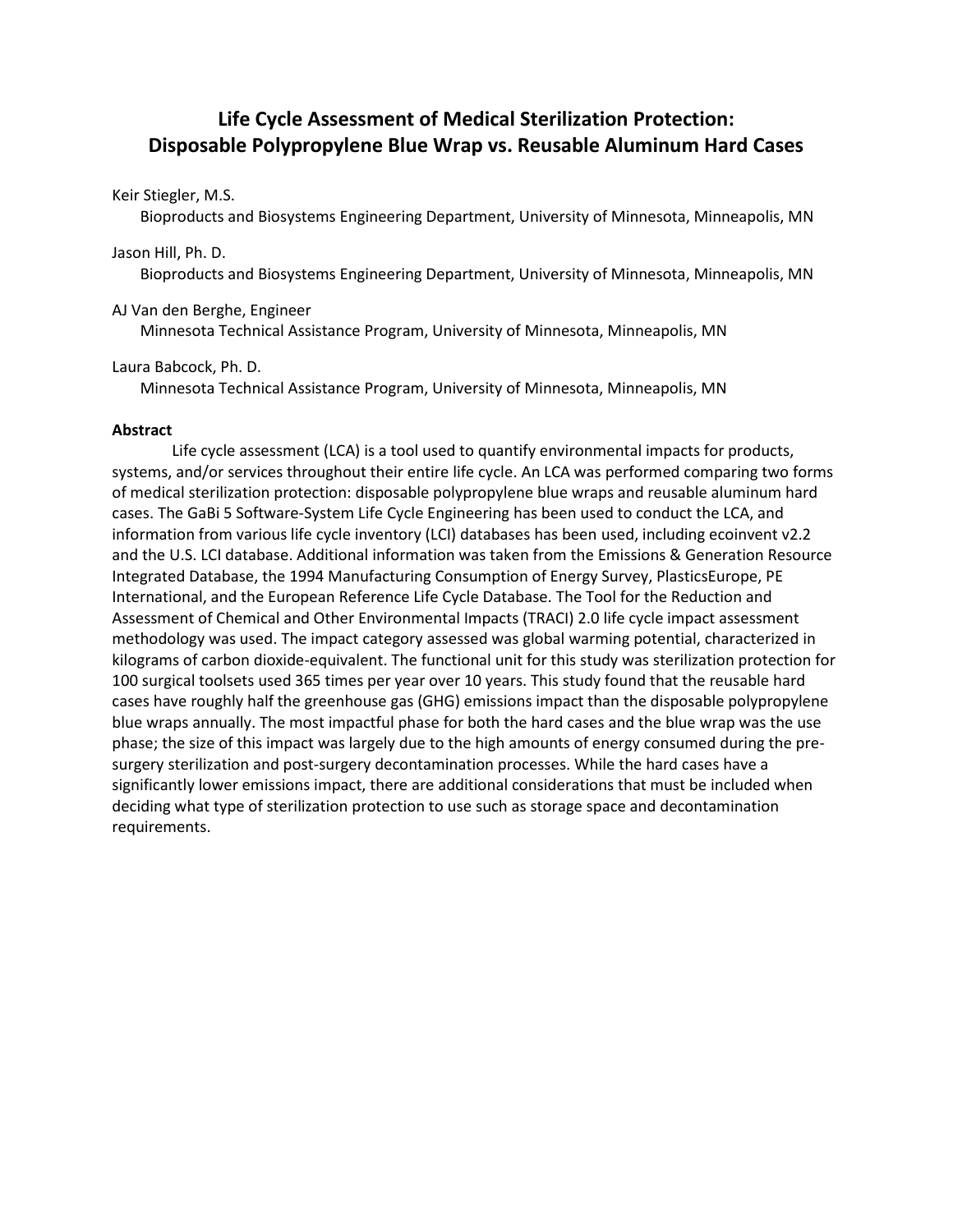#### **Introduction**

In the medical industry, the highest priority is maintaining the cleanliness and sterility of the hospital and medical instruments to maintain a healing environment for patients. Reducing waste is a secondary priority. In order for hospitals to effectively serve their purpose, these priorities must not change. However, some hospitals are making product choices that satisfy their sterility requirements while simultaneously reducing significant waste streams. One example of this type of choice is the selection of reusable aluminum surgical tool sterilization cases, often called "hard sides" or "hard cases," to replace a portion of their disposable polypropylene sterilization wraps, known as "blue wrap" for its blue color.

Blue wrap and hard cases are both used to enclose and protect baskets of surgical tools during sterilization processes. Blue wrap is folded around the tool baskets, the folds are taped in place with a special sterilization indicator tape, and the entire package is placed in the autoclave. The blue wrap is a single-use product, however, and so it is disposed of after just one sterilization instance, often by incineration or landfilling and occasionally by recycling. The disposable nature of the blue wrap means that a large amount of blue wrap waste is created every day. Conversely, the reusable nature of the hard case means that very little waste is created. During use, the tool basket is placed in the hard case, a small piece of nonwoven polypropylene is attached as a steam vent, the lid is snapped in place, and the case is placed in the autoclave. The hard case does generate waste from the disposable steam vent and sterilization indicators consumed, but the amount of waste generated from hard cases is extremely small compared to the amount of waste generated from blue wrap.

Life cycle assessment (LCA) is a tool that can compare the environmental impact of products, systems, and services throughout their life cycles. By tracing the paths of the blue wrap and the hard cases all the way from their beginnings as petroleum and bauxite (an aluminum precursor) through the actual blue wrap and hard case manufacture to use and blue wrap incineration/hard case repair at the end of the product lifetime, we can quantify and compare the overall GHG emissions impacts for the two sterilization containment systems, as well as identify the major emission sources for each. This is considered a cradle-to-grave LCA, as it considers the impacts from the very beginning of product creation to the very end of product disposal.

This LCA compares disposable polypropylene blue wrap with reusable aluminum hard cases on the basis of GHG emissions impact. The intent of this work is to provide the information to enable informed decision-making for healthcare facilities on the environmental impact of sterilization protection and the sterilization process in general. Use of this information might influence hospital equipment and purchasing choices in such a way that the overall environmental impact of the hospital is reduced, even if only to a small extent.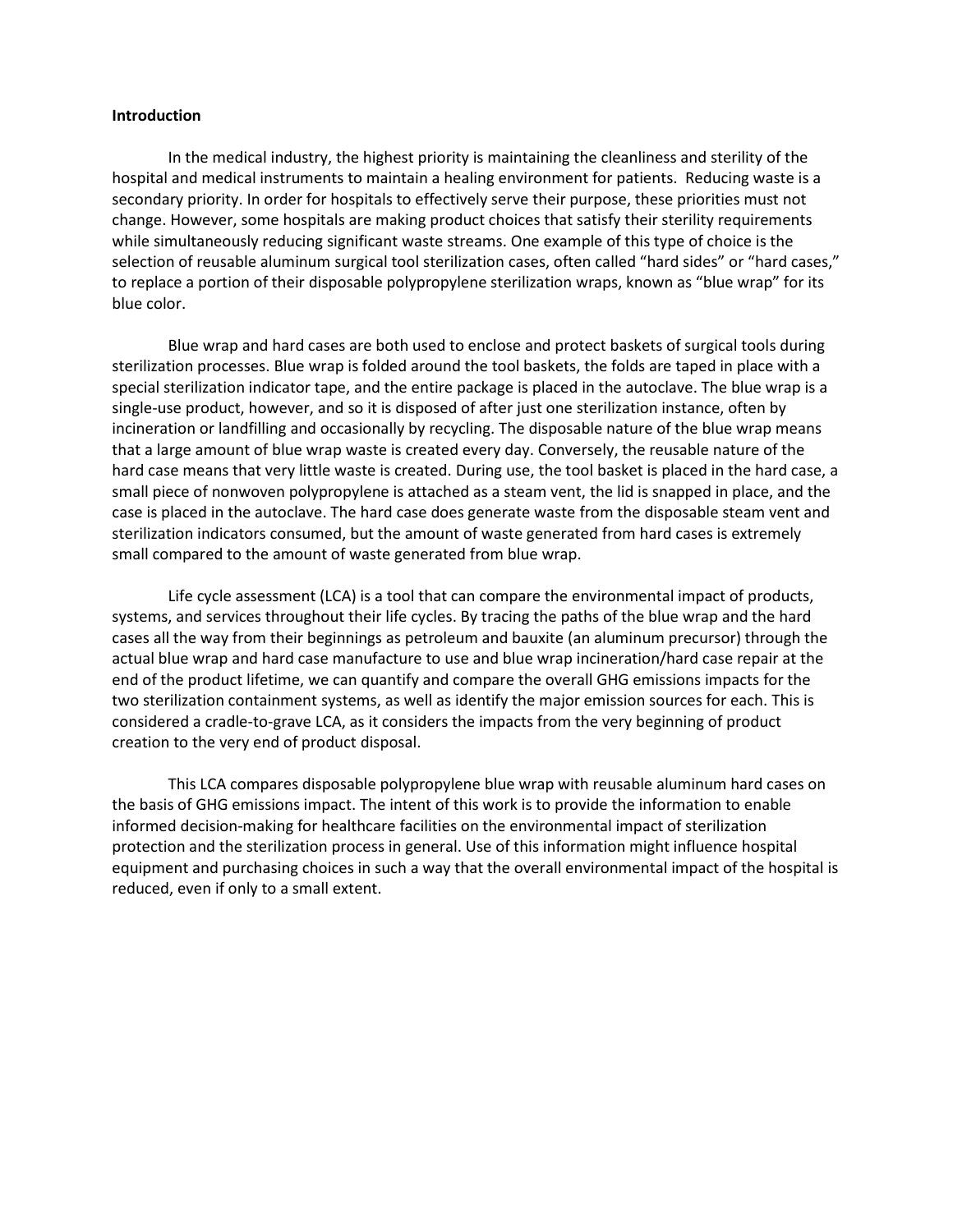#### **Goal, Scope & Methods**

#### Goal

The goal of this study is to compare the overall environmental impact of disposable polypropylene blue sterilization wraps with that of reusable aluminum hard sterilization cases.

#### Scope

The scope of this study is defined as a cradle-to-grave assessment, accounting for the environmental impacts of blue wrap and hard cases from raw material extraction through product manufacture and use to end-of-life disposal. The impact categories for this study are greenhouse gas emissions, characterized in kilograms of CO<sub>2</sub>-equivalents, and solid waste, characterized in kilograms of solid waste. The functional unit is defined as 10 years of surgical kit sterilization protection for 100 kits each used 365 times per year. Blue sterilization wrap is a single-use product, and wraps are disposed of after one use; a hard sterilization case is a multi-use product, and cases are cleaned and reused after use. The lifetime of a hard sterilization case is estimated at 10-20 years as indicated by a hard case manufacturer and a major hospital that uses hard cases. This lifetime includes minor repairs of the case, and these repairs are included in the scope of the study. Some necessary accessories are consumed during the use of both the blue wrap (BW) and the hard cases (HC), and the following accessories are included in the scope of this study: sterilization indicator tape (BW), tray liner (BW), sterilization indicator tabs (HC), steam vent (HC), polypropylene wipes (HC).

#### Methods

This study uses comparative attributional LCA to compare 10 years of surgical kit sterilization protection for 100 kits, each used 365 times per year, for disposable polypropylene blue sterilization wrap and reusable aluminum hard sterilization cases. The process flow diagram method was used to model the commodity flows between processes (Suh & Huppes, 2005) for the entire process of production, use, and disposal of both blue wrap and hard cases. Life cycle inventory (LCI) data was drawn from the U.S. LCI database and ecoinvent (ecoinvent, 2012). Additional information was taken from the Emissions & Generation Resource Integrated Database (eGRID) model (EPA, 2010), the 1994 Manufacturing Consumption of Energy Survey (EIA, 1997), State Electricity Profiles 2010 (EIA, 2012), PlasticsEurope, PE International, the European Reference Life Cycle Database (ELCD), CareFusion, the manufacturer of V.Mueller brand Genesis™ containers, Mayo Clinic who uses both blue wrap and hard cases, and product specification datasheets (Getinge, 2012). The GaBi 5 Software-System was used to manage all data and create detailed models for the life cycles of the blue wrap and hard cases. TRACI 2.0 (Bare, 2011) impact assessment methodology was used within GaBi to calculate the final environmental impact for each product's life cycle.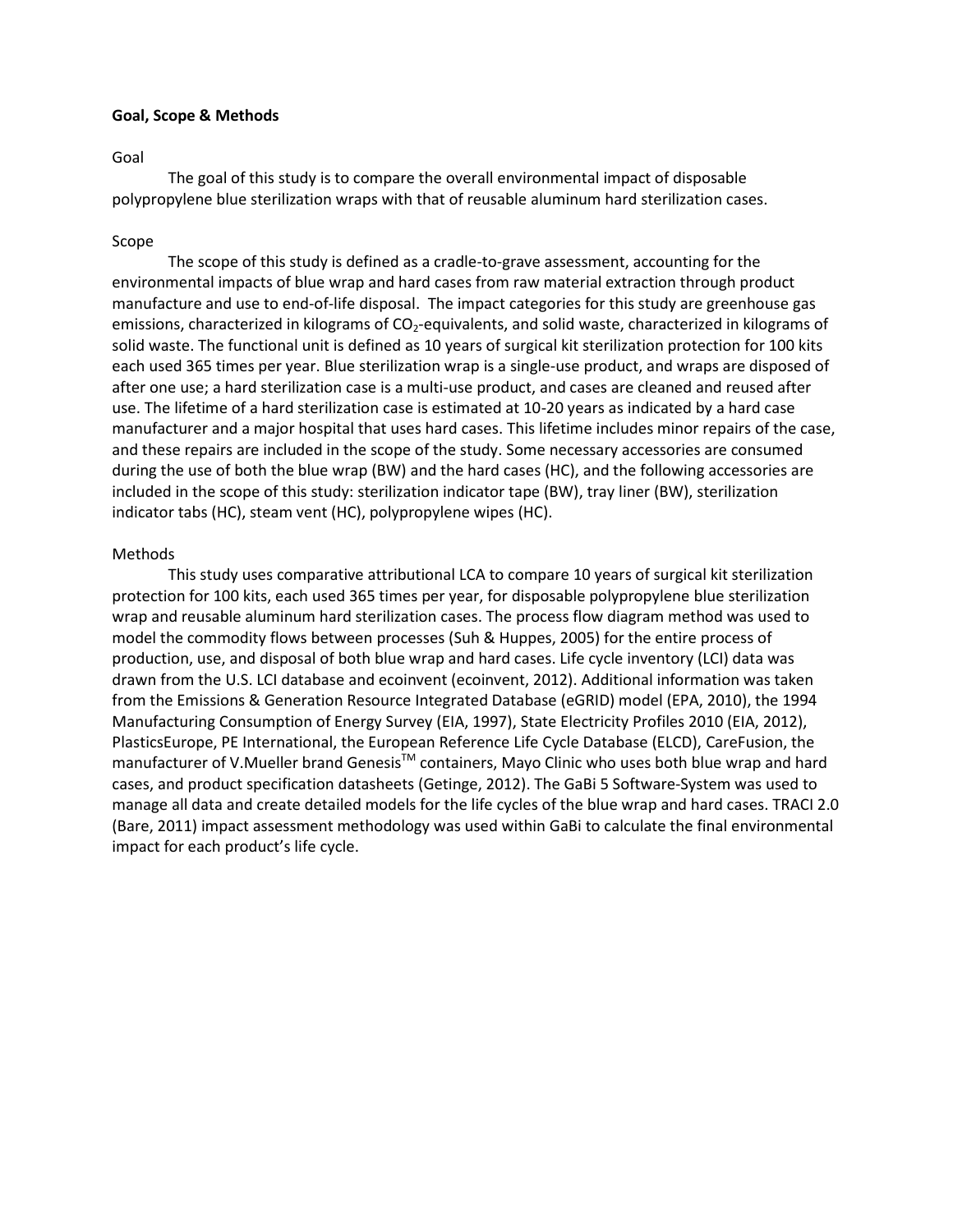### **System Boundary**

[Table 1](#page-5-0) (next page) provides a summary of the system considerations for this analysis of disposable blue polypropylene sterilization wrap and reusable aluminum hard sterilization cases. These considerations include impacts for raw material production & primary processing, product manufacture, product use, and product end-of-life disposal.

## **Materials Production & Manufacture, Description of Product Use, and End-of-Life Scenarios**

## Raw Material Production

Information on processes from raw material extraction until consumption at the blue wrap or hard case manufacturer (excluding transportation of raw materials from extraction to primary processing) was taken from the LCI databases mentioned above. The information in these databases generally does not include impact of travel from raw material extraction to primary processing, and so those impacts are excluded from this study.

## Blue Wrap and Accessory Production, Packaging, and Transport

Blue wrap is produced by transforming raw polypropylene resin via a spunbond-meltblownspunbond (SMS) process. No direct manufacturer information on blue wrap production was available, so the nine plastics transformation processes available in the ecoinvent database (stretch blow molding, blow molding, thermoforming & calendaring, calendaring of rigid sheet, extruding film, extruding pipe, foaming & expanding, injection molding, and fleece production) were utilized as proxy data to generate average values for electricity and natural gas consumption (per kilogram of transformed plastic) for the SMS process; a 99% polypropylene utilization ratio was assumed. Using the weight of a single blue wrap, the average values were converted to electricity and natural gas consumption per piece of blue wrap. The electricity generation GHG emission factors were based on values from the EPA's eGRID model (EPA, 2010) with exact proportions for each type of electricity generation modified to match the proportions of those types of power found in North Carolina (a location for a major blue wrap manufacturer). Production of one piece of blue wrap was estimated to consume approximately 0.216 kWh of electricity and 347 Btu of natural gas. A single piece of two-ply, 1.22 meters by 1.22 meters blue wrap weighs approximately 0.111 kg.

For this study, the raw polypropylene resin was modeled as traveling 735 kilometers from production to the blue wrap manufacturer; transportation estimates are based on distances between potential producers and manufacturers. Blue wraps were assumed to be packaged 24 per case. [\(http://www.kchealthcare.com/us/healthcare/home/products/product-catalog/surgi/q00-steri/rux](http://www.kchealthcare.com/us/healthcare/home/products/product-catalog/surgi/q00-steri/rux-steri/ruxso3-kimgu/62148-kc500.aspx)[steri/ruxso3-kimgu/62148-kc500.aspx](http://www.kchealthcare.com/us/healthcare/home/products/product-catalog/surgi/q00-steri/rux-steri/ruxso3-kimgu/62148-kc500.aspx)

The packaging for each case is composed of corrugated cardboard and polyolefin shrink wrap. For this study, low density polyethylene resin was used as a proxy for the production of polyolefin shrink wrap. Transport of the packaging materials was set at 161 kilometers to be consistent across the model (actual distances for transport of packaging materials were unavailable for this study). The packaged blue wrap case was modeled as traveling 1730 kilometers from manufacturer to distributor to use at the hospital.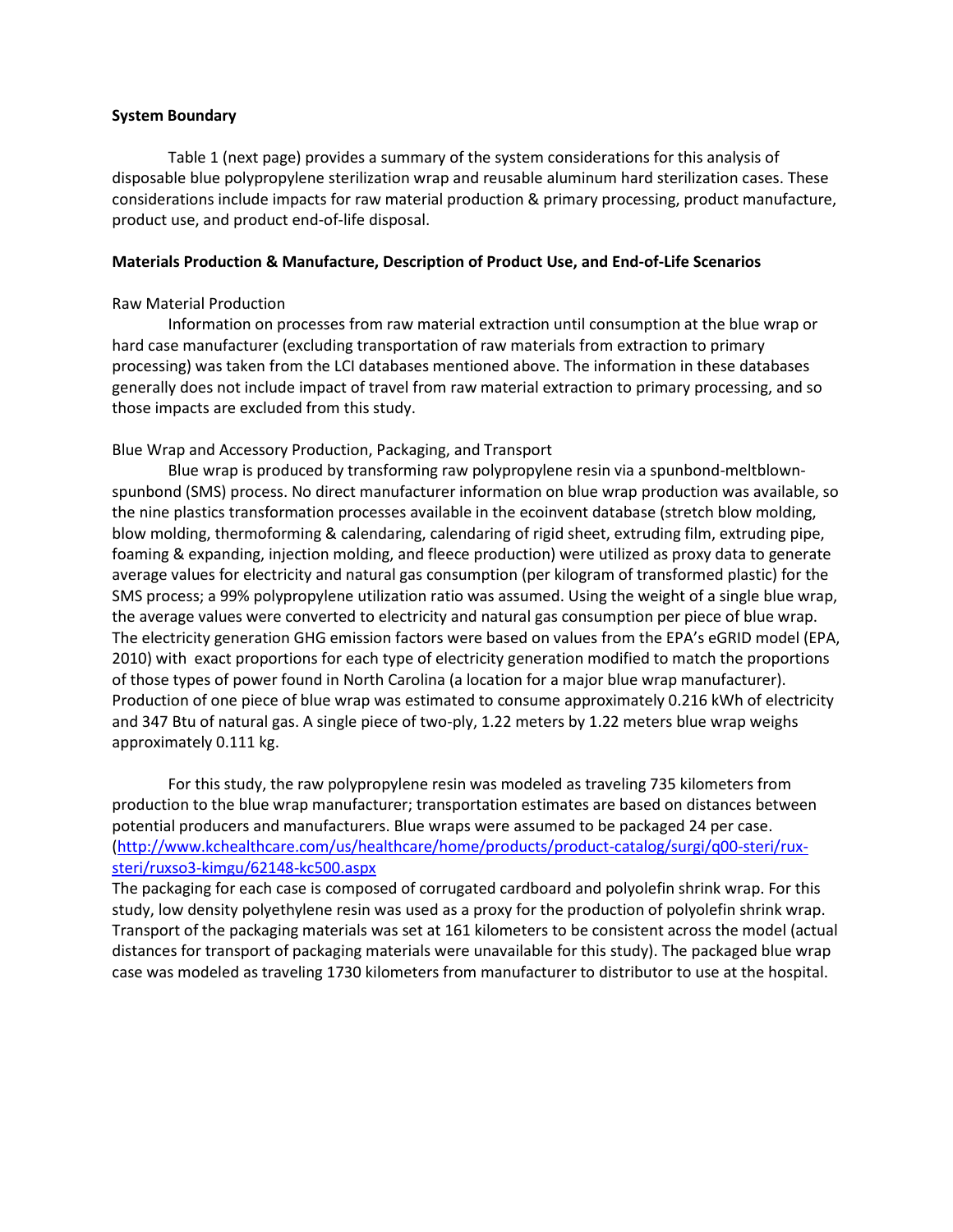| Product                    | Blue Wrap (BW)                            | Hard Cases (HC)                          |
|----------------------------|-------------------------------------------|------------------------------------------|
| Raw material(s)            | Polypropylene (PP)                        | 5005-O Anodized aluminum (AA)            |
|                            |                                           | Stainless steel (SS)                     |
|                            |                                           | Silicone (Si)                            |
|                            |                                           | Ultem high-performance plastic (UP)      |
| Total manufactured         | 365,000                                   | 100                                      |
| Packaging materials        | Corrugated cardboard $(CC)^1$             |                                          |
|                            | Polyolefin shrink wrap (PSW) <sup>2</sup> | Corrugated cardboard <sup>1</sup>        |
|                            |                                           | Sterilization indicator tabs (two) (STb) |
| Accessories required       | Sterilization indicator tape (STa)        | Steam vent                               |
| for product use            | Tray liner (TL)                           | Polypropylene wipes                      |
| Accessory raw<br>materials | Cellulose                                 |                                          |
|                            | Acrylate copolymer                        |                                          |
|                            | Polyisoprene                              | Paper                                    |
|                            | Butylated urea-formaldehyde resin         | Salicylamide                             |
|                            | Zinc oxide                                | Polypropylene                            |
|                            | Titanium dioxide                          | Corrugated cardboard                     |
|                            | Lithium carbonate                         | Polyolefin shrink wrap                   |
|                            | Polyurethane (PU)                         |                                          |
| Process impacts            | Polypropylene production                  | Aluminum production                      |
|                            | Blue wrap manufacture (SMS process)       | Aluminum anodization                     |
|                            | Cellulose production                      | Stainless steel production               |
|                            | Acrylate copolymer production             | Silicone production                      |
|                            | Polyisoprene production                   | Ultem plastic production                 |
|                            | Butylated urea-formaldehyde resin         | Hard case manufacture                    |
|                            | production                                | Cardboard production                     |
|                            | Zinc oxide production                     | Paper production                         |
|                            | Titanium dioxide production               | Salicylamide production                  |
|                            | Lithium carbonate production              | Polypropylene production                 |
|                            | Polyurethane production                   | Steam vent manufacture (SMS process)     |
|                            |                                           | AA from plant to HC manufacturer         |
| Transportation             | PP from plant to BW manufacturer          | SS from plant to HC manufacturer         |
|                            | CC from plant to BW manufacturer          | Si from plant to HC manufacturer         |
|                            | PSW from plant to BW manufacturer         | UP from plant to HC manufacturer         |
|                            | BW from BW manufacturer to hospital       | CC from plant to HC manufacturer         |
|                            | BW from hospital to landfill              | HC from HC manufacturer to hospital      |
|                            | STa from STa manufacturer to hospital     | STb from STb manufacturer to hospital    |
|                            | PU from plant to TL manufacturer          | PP from plant to SV manufacturer         |
|                            | PSW from plant to TL manufacturer         | SV from SV manufacturer to hospital      |
|                            | CC from plant to TL manufacturer          | CC from plant to SV manufacturer         |
|                            | TL from manufacturer to hospital          | PSW from plant to SV manufacturer        |
|                            |                                           | HC repair materials from plant to        |
|                            |                                           | hospital                                 |
| End-of-life scenario       | Incineration & ash to landfill            |                                          |
|                            |                                           | Repair                                   |

<span id="page-5-0"></span>**Table 1: Products, materials, processes, and transportation included in the system boundary.**

 1 Corrugated cardboard basis weight: 19.1 kg/92.9 m<sup>2</sup> (Twede & Selke, 2005) 2 Polyolefin shrink wrap assumed thickness: 0.015 mm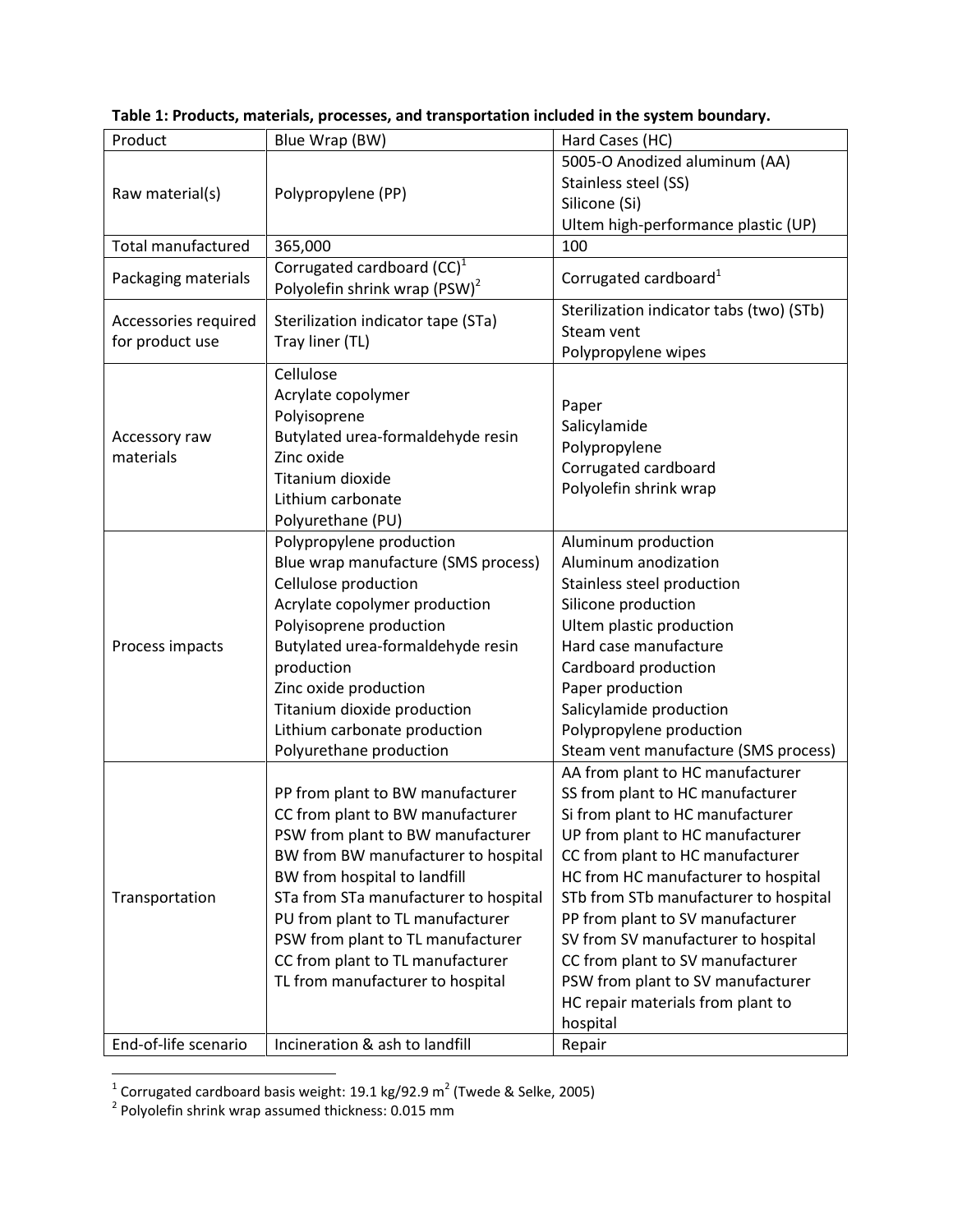The production impact of the blue wrap accessories was estimated by the production impact of the constituent raw materials for each respective accessory. Production impact of the sterilization indicator tape, weighing 1.3 grams, was estimated by the production impact of 0.066 grams of cellulose fiber, 0.045 grams of silicone product (proxy for acrylate copolymer), 0.049 grams of polyurethane (proxy for polyisoprene), 0.0098 grams of urea formaldehyde resin (proxy for butylated urea-formaldehyde resin), 0.0098 grams of zinc oxide, 0.0027 grams of titanium dioxide, and 0.00029 grams of lithium carbonate as found in the Ecoinvent database. Indicating tape used at Mayo Clinic does not contain lead salts in the color changing strips. Transport of the sterilization indicator tape was set at 161 kilometers from manufacture to the hospital. Production impact of the tray liner was estimated by the production impact of polyurethane foam. Tray liner weight was assumed to be 20 grams, and the polyurethane utilization ratio was assumed to be 95%. The raw polyurethane was modeled as traveling 777 kilometers from production to tray liner manufacture, and 1730 kilometers from tray liner manufacture to use at the hospital.

#### Hard Case and Accessory Production, Packaging, and Transport

A hard case starts as aluminum alloy coils and blanks and is formed by hydroforming and stamping processes. A complete hard case is composed of 2.73 kg of anodized aluminum, 0.526 kg of stainless steel, 0.136 kg of silicone, 0.0136 kg of Ultem plastic, and a negligible mass of Mylar (excluded from this study based on its negligible weight). For this study, hard case production was modeled by the production of exactly the amount of raw materials found in the cases; no manufacturing losses were accounted for in the hard case portion of this study. Total anodization area for the case was estimated at 0.53 square meters. The electricity generation GHG emission factors were based on values from the EPA's eGRID model (EPA, 2010), with exact proportions for each type of electricity generation modified to match the proportions of those types of power found in Ohio (EIA, 2012) (a location for a major hard case manufacturer). Exact electricity and natural gas consumption values were unavailable, so estimates of per-case energy consumption were based on facility square foot area and monthly case output for a major hard case manufacturer, and on energy consumption per facility square footage data from the 1994 Manufacturing Energy Consumption Survey (EIA, 1997) (no more recent data was available for energy consumption per square foot). Production of one hard case was estimated to consume approximately 15.4 kWh of electricity and 92,200 Btu of natural gas.

For all materials used in the hard case, transport distances are set at 161 kilometers (no actual distances from raw material primary processing to hard case manufacture were available to model). The hard cases were assumed to be packaged in corrugated cardboard, with one case per cardboard box and each cardboard box weighing approximately 0.114 kg. Distance from hard case manufacturer to the hospital was modeled as 1102 kilometers.

The production impact of the hard case accessories was estimated by the production impact of the constituent raw materials for each respective accessory. The production impact of the sterilization indicator tabs, assumed to weigh five grams each, was estimated by the production impact of 4.6 grams of paper and 0.4 grams of benzoic compounds (proxy for salicylamide) per tab (two used per case per sterilization). Indicating tabs for V. Mueller brand containers by CareFusion do contain an extremely small amount of lead salt that reacts during the autoclave process to change color. Transport of the sterilization indicator tabs from manufacture to the hospital was set at 161 kilometers. Production impact of the steam vent was assumed to be similar to that of blue wrap but scaled down to the size of a steam vent, 229 millimeters by 229 millimeters; the same assumptions made of the blue wrap concerning packaging, transport, and transport of packaging materials are made of the steam vent scaled proportionally to the size of the steam vent. Production impact of the polypropylene wipes used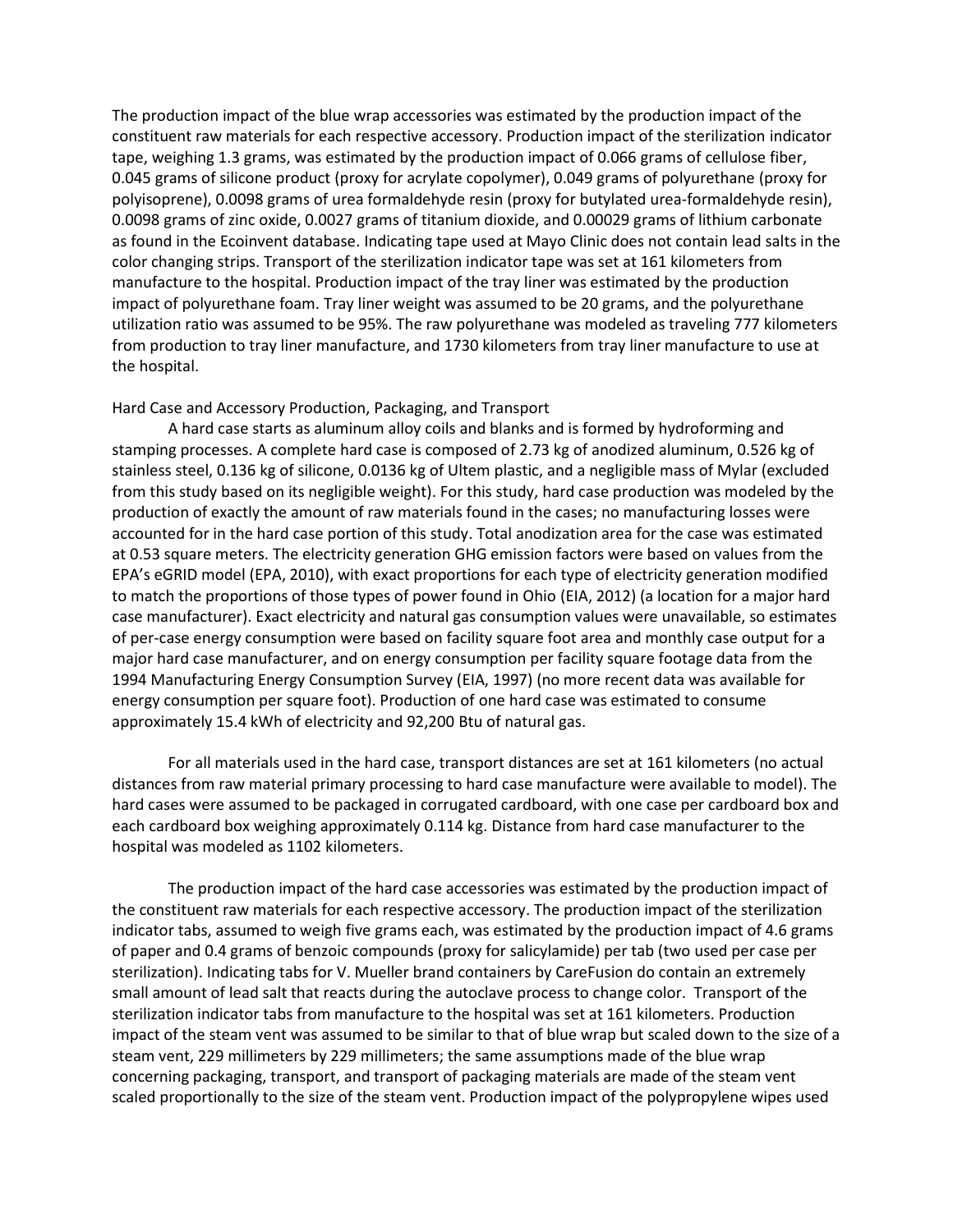to wipe clean the cases was estimated by the production impact of raw polypropylene; a 95%utilization ratio was assumed. No information on packaging of the sterilization indicator tabs or the polypropylene wipes was available, and so no packaging or packaging transport considerations were made for those accessory products.

#### Description of Product Use

Prior to use, surgical tools must be sterilized. In this study, sterilization is accomplished by the steam sterilization method. Baskets containing surgical tools are secured within either blue wrap or a hard case and placed in the autoclave for sterilization.

Before the blue wrap is wrapped around the tool basket, a tray liner is placed in the bottom of the tool basket to help absorb residual moisture from sterilization. Then, blue wrap is folded around the tool basket, the folded fabric is secured in place with sterilization indicator tape, and the entire packaged is placed in the autoclave for sterilization; for this study, 10 blue-wrapped toolsets are assumed to fit in the autoclave simultaneously. Post-sterilization, the sterilization indicator tape serves to maintain the integrity of the wrapped package and also indicate successful sterilizations through the activation of color-changing stripes on the surface of the tape. Blue wrap is designed to allow the sterilant (steam) to penetrate and sterilize the instrument(s) but microbes are filtered out or prevented from passing through.

Once the blue wrap has gone through the sterilization process, it is not able to be reused because it is indicated for single use only. When the package is opened, the blue wrap is held up to the light and inspected for damage. If damage is found on the wrap or moisture is found in the tool basket, the packages is re-wrapped with new blue wrap and re-sterilized; this re-processing occurs at a rate of approximately 3% according to data from Mayo Clinic, leading to an increase in the amount of blue wrap and accessories consumed. Regardless of damage status, the blue wrap and attached sterilization indicator tape is disposed of immediately following damage inspection. Following surgery, the tools are washed by hand and by machine; for this study, 10 toolsets are assumed to be washed simultaneously in the washing machine.

For hard case sterilization, tool baskets are placed in the bottom of the case. A steam vent is placed in the case lid, locked in place by a metal grate and pivoting latch, and the case lid is held in place by the locking handles. Sterilization indicator tabs are placed through both handles of the case and the case is placed in an autoclave for sterilization; for this study, seven hard cases are assumed to fit in the autoclave simultaneously. During sterilization the steam vent behaves as a small piece of blue wrap allowing sterilant to penetrate and sterilize the instruments but microbes are prevented from passing through. Post-sterilization, the sterilization indicator tabs serve to indicate successful sterilizations and the integrity of the case seal. When the case is opened to use the enclosed tools, the sterilization indicator tabs are broken and discarded. The tool basket is taken out of the case, the steam vent is inspected for punctures, and the case is removed from the operating room prior to patient entry to avoid contamination. The single-use steam vent is inspected for tears and discarded. The cases themselves are wiped down with a polypropylene wipe moistened with sanitizing solution and returned to use. If the steam vent is found to be punctured or moisture is found within the case, the case is cleaned and the tools are re-sterilized. Reprocessing of the hard cases occurs at a rate less than 1%. For the purposes of this study, the difference in reprocessing for the blue wrap relative to the hard cases is applied to the process with the higher rate; in this case, blue wrap has a reprocessing rate of 3% and hard cases have a reprocessing rate of 1%, so only a 2% reprocessing rate is applied to the blue wrap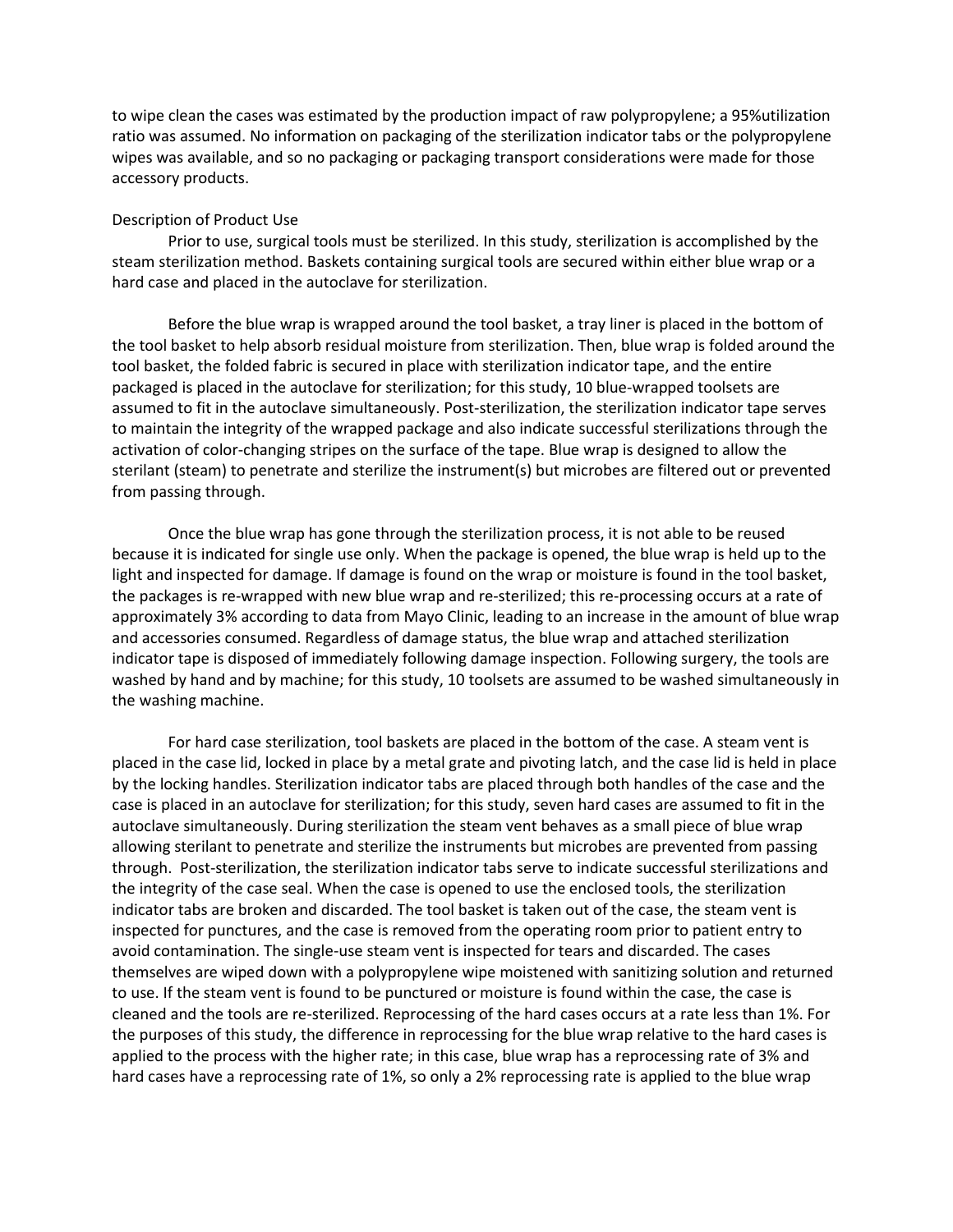process. Following surgery, the tools are washed by hand and by machine; for this study, 10 toolsets are assumed to be washed simultaneously in the washing machine.

Electricity generation GHG emissions impacts for the energy consumed during sterilization and decontamination were based on the EPA's eGRID model (EPA, 2010), with exact proportions for each type of electricity generation modified to match the proportions of those types of power found in Minnesota, the site of the Mayo Clinic facility engaged in this study (EIA, 2012) . For this study, 10 bluewrapped cases or seven hard cases fit in an autoclave simultaneously. Based on product specification information for the autoclave (Getinge, 2012), one run of the autoclave consumes about 72,800 Btu of natural gas, 3.85 kWh of electricity, 22.7 kilograms of steam water, and 18.1 kilograms of cooling water. During machine-washing decontamination, for both the blue wrap and the hard cases, 10 toolsets fit in the machine washer simultaneously. Based on product specification information for the machine washer (Getinge, 2012), one run of the washing machine consumes about 53,200 Btu of natural gas, 2.55 kWh of electricity, 130 kilograms of tap water, and 37.6 kilograms of deionized water.

Given the functional unit of sterilization protection for 100 medical kits used 365 times per year for 10 years, and the respective reprocessing rates for each type of sterilization protection, 375,950 pieces of blue wrap and 100 hard cases are produced. Each piece of blue wrap is used once and disposed of, and each hard case is used once per day and reused for a total of 3,650 uses per case. The amounts of the required accessories total 375,950 tray liners, sufficient sterilization indicator tape for 365,000 blue wrapped packages (approximately 1,890 kg worth of tape), 365,000 steam vents, 730,000 sterilization indicator tabs, and sufficient polypropylene wipes to clean hard cases 365,000 times (approximately 1,830 kg worth of wipes).

#### End-of-Life Scenarios

After a single use, the blue wrap, tray liner, and attached sterilization indicator tape is incinerated. The ash produced is then transported to a nearby landfill. Energy consumption and emissions from incineration were based on information direct from the Mayo Clinic waste management facility. The incineration of one piece of blue wrap consumes 0.0272 kWh of electricity and 97.7 Btu of natural gas and produces approximately 0.00243 kg of ash.

As a reusable product, the hard cases are not incinerated after use and are instead cleaned (as detailed above) and recirculated. Over time, however, repairs to the case may be necessary due to daily wear and tear. This commonly includes silicone gasket replacement or case lid repair. Repairs are assumed to replace the equivalent (in material consumption) of 12 gaskets and five cases per year. A repair worker comes to the hospital with new parts and materials and uses hospital electricity to power the repairs. The repairs are assumed to consume 1.5 kWh per day over the 30 hours assumed worked per week by the repair worker.

#### **Results**

[Figure 1](#page-9-0) shows the greenhouse gas emissions from the production, use, and end-of-life disposal for both disposable polypropylene blue wrap and reusable aluminum hard cases. Even in the first year of use, the disposable blue wrap has roughly twice the impact of the reusable hard cases. Given the assumptions detailed above, this relationship maintains a linear progression over the 10-year time span of the functional unit.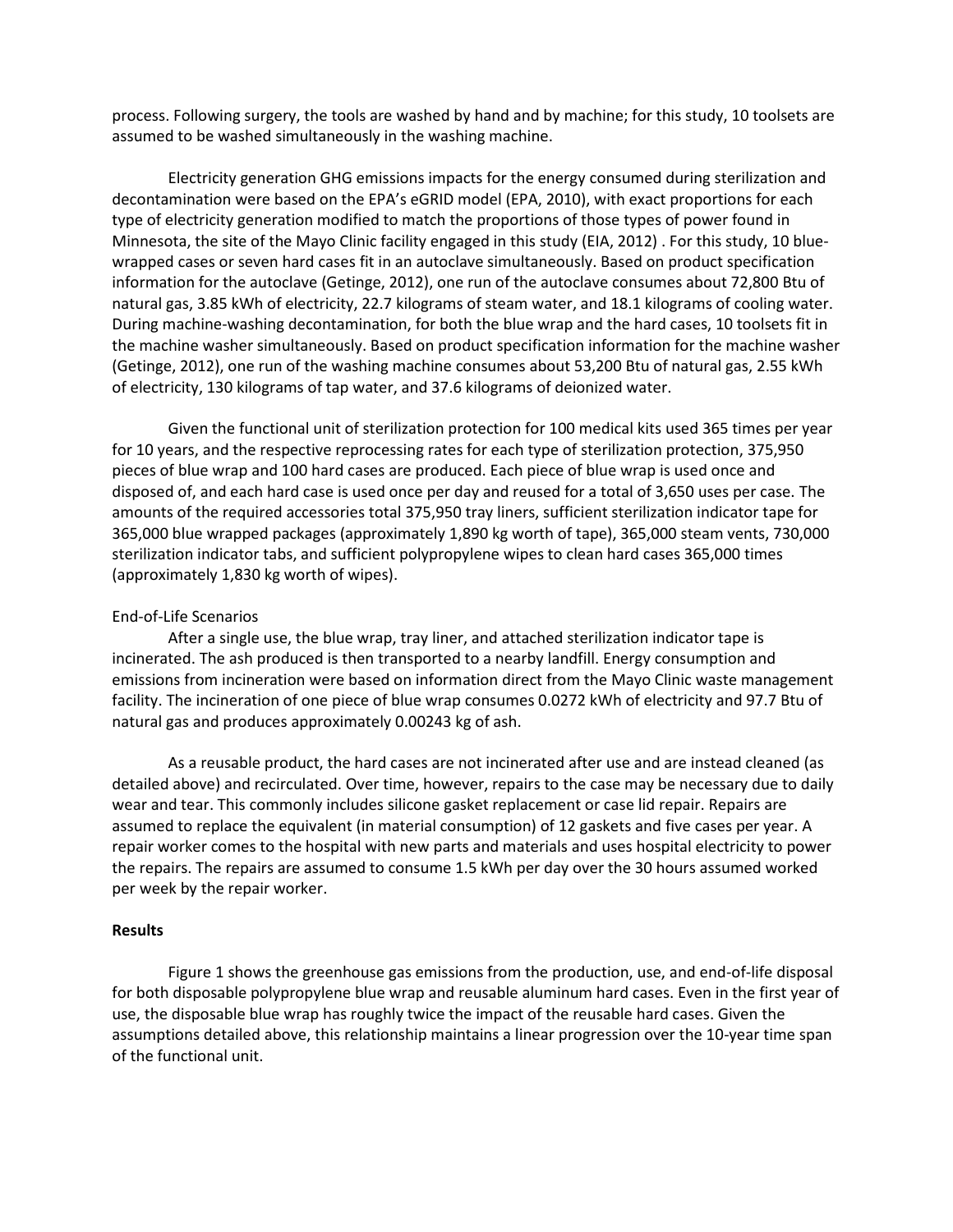

Figure 1: GHG emissions from blue wrap and hard cases from 1-10 years.

<span id="page-9-0"></span>[Figure 2](#page-9-1) shows the 10-year emissions totals for blue wrap and hard cases, as well as the breakdown of emission impact by phase of the life cycle, including manufacturing, use, and end-of-life phases. [Figure 2](#page-9-1) also emphasizes the approximate 2:1 ratio of emissions impact for blue wrap to hard cases; the life cycle of blue wrap over 10 years generates around 823,000 kilograms of  $CO<sub>2</sub>e$  whereas the life cycle of hard cases over the same time period generates around 377,000 kilograms of  $CO<sub>2</sub>e$ . In terms of impact by life cycle phase, for both blue wrap and the hard cases, the use phase has the greatest impact of all phases by a very large margin; this is due to the large amount of energy consumed during the sterilization and decontamination processes and emissions associated with that energy production. For the hard cases, manufacturing phase impact is about 1.6% of the total impact, end-of-life phase impact is only 0.9% of the total impact, and the use phase is about 97.5% of the total impact. Of the total impact for the blue wrap, manufacturing phase impact is about 22.2%, end-of-life phase impact is about 2.5%, and use phase impact is about 77.3% of the total impact.





### <span id="page-9-1"></span>**Discussion**

This study investigated the greenhouse gas emissions related to medical sterilization waste for disposable polypropylene blue wraps and reusable aluminum hard cases. It found the hard cases have roughly half the emissions impact of the blue wrap, even in the first year of use. This result shows the advantage of reusable sterilization containers over disposable sterilization wrappings. However, in actual practice, there are other factors that influence the decision whether to use hard cases or blue wrap, such as storage space and wrapping of variable sized tools. In instances where storage space is a concern, the larger volume of space occupied by a rigid hard case rather than a flexible flat blue wrap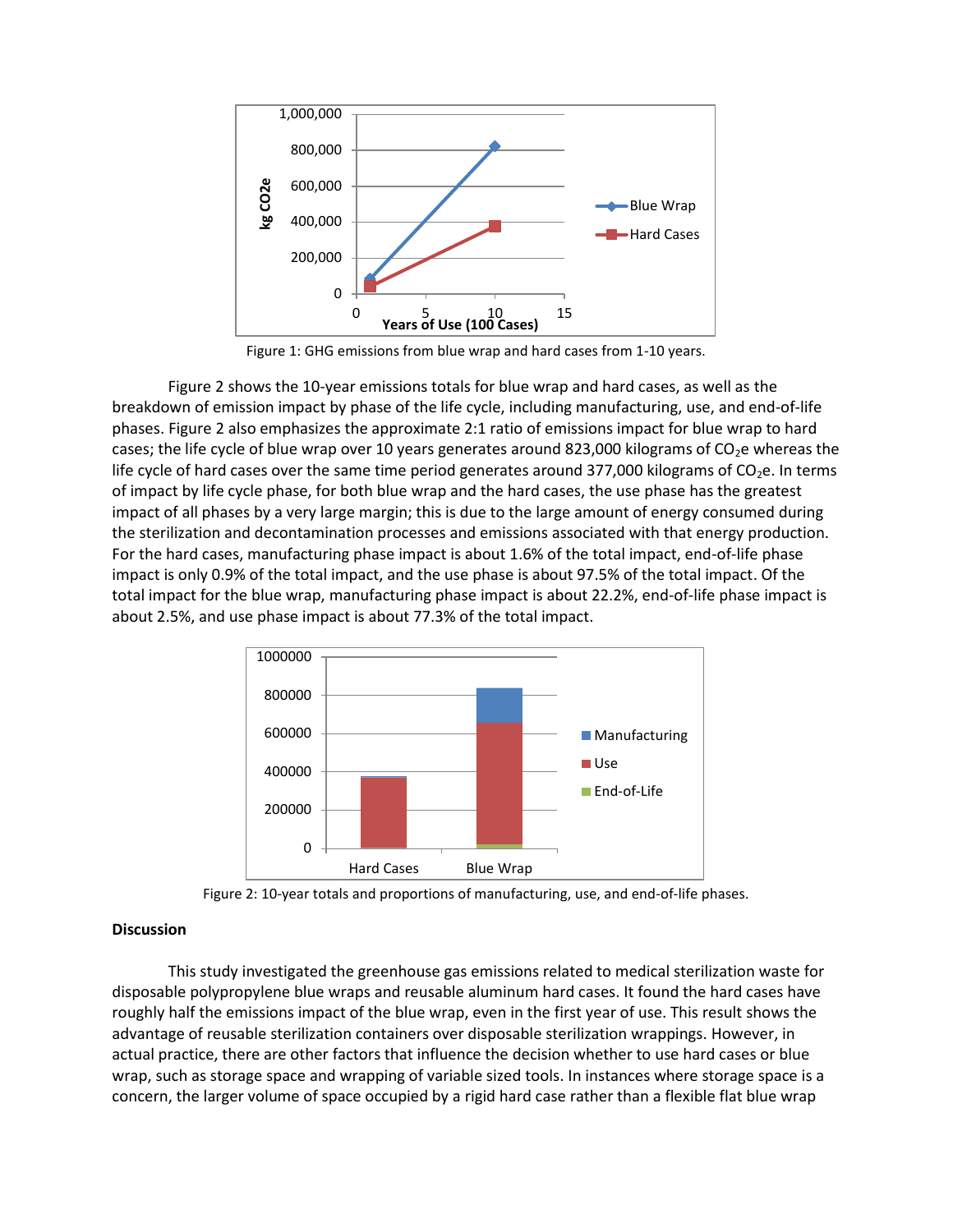may be an issue. In addition, blue wrap can be easily trimmed to wrap individual tools of various sizes, providing a flexibility that is not afforded by the unchanging size of the hard cases. While purchasing smaller cases may be possible, it may not be a cost- or space-effective option. Time required for product use is another area in which there may be differences between blue wrap and hard cases. Hard cases may be faster to assemble during preparation, however, they also require an additional decontamination wipe down. These other factors beyond the GHG emissions impact have been excluded from the system boundary of the current study. Ultimately, while the GHG emissions impact of the hard case is significantly lower than that of the blue wrap, it is only one area for the hospital to consider when choosing one sterilization protection product over another, and other considerations may take precedence for any given situation.

Another significant finding from this study was that the majority of the impact, for either blue wrap or hard cases, was found during the use phase. During the use phase, the energy consumption required for the pre-surgery sterilization and post-surgery decontamination processes was far greater than the energy consumption for blue wrap or hard case production or disposal. This shows that while disposable vs. reusable product issues are not insignificant, the manner in which the product is used often has the largest area of impact. Use procedures vary between hospitals suggesting the results obtained from analysis of the procedures used at Mayo Clinic may not be the same at another facility. Hospital procedures must first manage sterilization and decontamination, as cleanliness and sterility are paramount in the medical industry. Minimizing the existing use phase impact may be possible through sharing optimized procedures between facilities. Information derived from this study may contribute to developing best practices recommendations that manage both sterilization and decontamination requirements as well as optimize environmental impact.

The most evident area of improvement for this study would be to obtain energy consumption and emissions data directly from blue wrap and hard case manufacturers. This would provide the most accurate estimate of per-wrap and per-case energy consumption and emissions, which in turn would enable the most accurate modeling and results. In addition, interacting directly with manufacturers would minimize the number of assumptions necessary to generate a working model, further improving model accuracy.

### **Acknowledgements**

The authors would like to thank the U.S. Environmental Protection Agency Source Reduction Grant Program for financial support of this work. The authors wish to acknowledge the Mayo Clinic staff and CareFusion for their interest and support of this study.